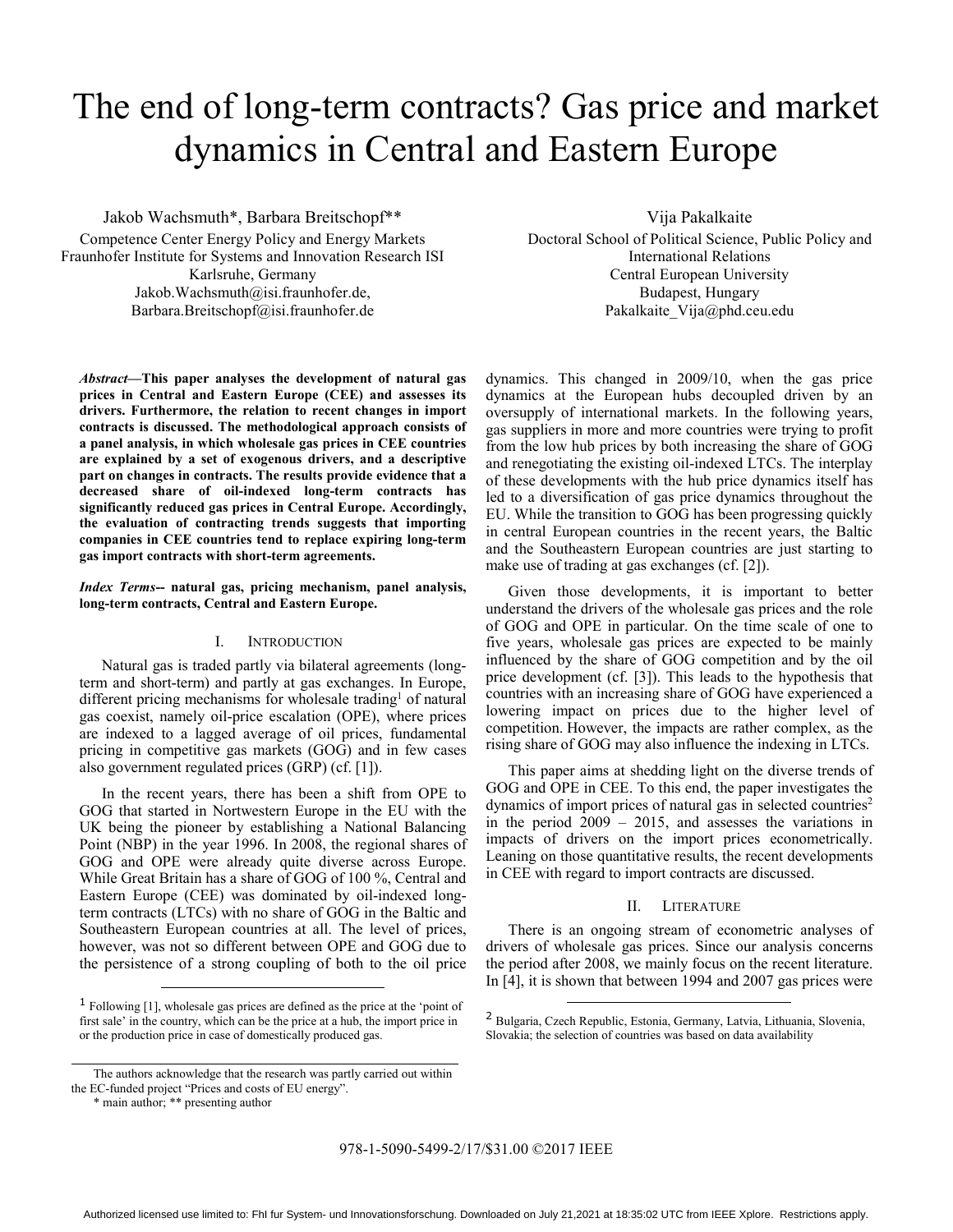mainly driven by weather and inventory effects on the onehand and by the development of the crude oil price on the other hand. In [5], a vector error-correction model is used to show that the gas prices in the US and Europe were coupled via the crude oil price before 2009 and have become decoupled after the gas price decline due to the economic crisis and oversupply of markets. In [6], it is shown that there is a seasonal switching between coupling and decoupling. Reference [7] applies a structural vector autoregressive model to the German gas market with the result that the gas price development was mainly influenced by the oil and coal prices in the time frame of several months to years. In [8], a gravity model is applied to investigate the role of LNG in regional gas markets. The findings suggest that the global trade of LNG has an impact on regional gas markets, but does not result in a global coupling of markets. In summary, the literature suggests that is reasonable to consider regional wholesale gas prices but to take global variables into account. To assess the main drivers of wholesale gas prices in CEE countries, a random correlated effects model (cf. [9]) with a linear specification is applied to panel data in this paper. This is especially interesting when comparing different markets and examining the hypothesis that part of the total variance seems to be driven by the difference between countries [10]. To our knowledge, a panel analysis of wholesale gas prices for a group of countries has not been carried out yet.

In [3], a classification of the drivers of wholesale gas markets is provided. Central findings of [3] are the following:

- In the short-term  $( $1$  year), central drivers are$ economic and weather conditions on the demand side as well as infrastructure interruptions on the supply side. The demand for gas shows strong seasonal variations, which are compensated by filling up gas storages in summer, and emptying them in winter. Structurally, prices are influenced by GOG competition. In this context, local storage capacities allow reducing price peaks.
- In the medium-term  $(1 5$  years), the main impact on prices is exerted by the economic development as well as the structural drivers given by the market shares of pricing mechanisms. Namely, hubs prices are influenced by the oil-indexed prices of LTCs on this time scale. Moreover, a higher share of GOG is expected to result in lower prices due to the higher level of competition.
- In the long-term ( $> 5$  years), the supply side is driven by the availability of domestic resources and infrastructure development. Demand is influenced by economic growth but also by energy and climate policy. As oil-indexed LTCs often run 20 years and more, the oil price remains an important structural driver. In addition, the diversification of suppliers may lower prices by decreasing import dependencies.

As this paper addresses the main drivers of wholesale gas prices in the period 2009 – 2015, the focus is on the medium term. Therefore, monthly averages of prices are considered, which do not show the full erratic movement of short-term impacts such as supply interruptions and short-term weather

events. Furthermore, long-term impacts of resource availability and diversification of supply are hardly visible in the medium-term, which will be compensated by a descriptive part about recent trends with regard to import contracts.

The literature with regard to gas market dynamics in CEE is rather limited. In [1], an overview of the shares of different pricing schemes in different world regions is provided, which suggests that the share of GOG has significantly increased in Central European countries between 2005 and 2015, but only slightly in the Baltic and Southeastern European countries. Reference [2] analyses the maturity of gas exchanges in Europe and provides evidence that even in 2015 hub trading of gas is still either poorly developed or does not exist at all in CEE. Apart from that, the literature mainly focuses on the gas sector development in a single or a small group of countries, see e.g.  $[11] - [13]$ . Most of it is qualitative with the exception of [11], where the interplay of wholesale and retail gas prices in the Czech Republic is analyzed quantitatively. This paper fills this gap in literature by a quantitative analysis of a broad spectrum of CEE countries based on data available in the Eurostat international trade database.

## III. METHODS

The methodological approach relies on two descriptive parts on price developments and recent trends with regard to import contracts in CEE as well as an econometric analysis. For the latter, monthly averages of wholesale prices of piped gas wholesale gas prices in CEE as endogenous variables are explained by a selected set of exogenous variables.

Natural gas is traded with differing shares partly via bilateral agreements and partly at gas exchanges. While the prices at exchanges are publically available, prices of bilateral agreements are not. Therefore, border prices are used as proxies for estimating wholesale prices. The border price of a country is defined as the quotient of the publically available cash flows and volume flows of imported piped natural gas and, hence, reflects both pricing mechanisms, GOG and OPE. It is important to note that domestic production and LNG imports are not included in this price proxy.

With regard to the border prices of piped natural gas within the EU, there are groups of countries with similar developments. However, there are important differences in the individual properties of the countries. These differences, e.g. the share of GOG and domestic production, cause a significant diversification of price dynamics among them. Hence, a panel approach was pursued for three separate groups of European countries: the Baltic and Southeastern European states, both of which still being dominated by OPE, and the Central European countries being in transition to GOG. The selection of groups was based on similar access to infrastructure and suppliers. Only countries with sufficient data availability were included. More precisely, a panel analysis has been carried out for the border prices for piped natural gas in

- Czech Republic, Germany, Hungary, Slovakia ("Central"),
- Bulgaria, Romania, Slovenia ("Southeastern"), and
- Estonia, Latvia, Lithuania ("Baltic").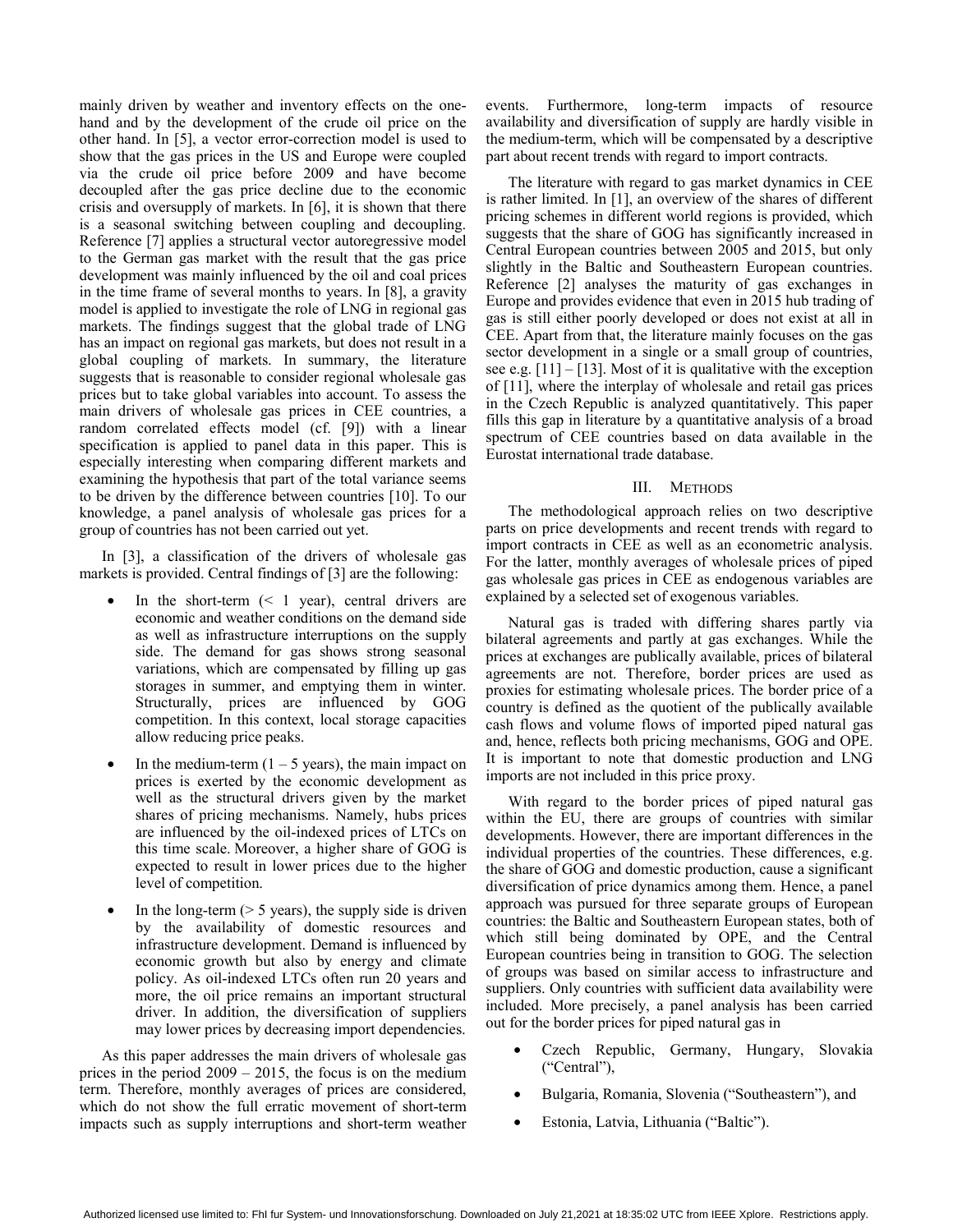Germany is included in the "Central" group because its pricing structure was qualitatively more similar to those of its eastern neighbours than to the other Western European countries in 2009 (starting point of the studied time period).

Based on the aforementioned literature, it is assumed that on the monthly time scale the wholesale price is mainly driven by hub prices of piped natural gas, the gas price in oil-indexed contracts and the price of domestic production weighted by the respective market shares. Since LNG is also traded via GOG completion and via oil-indexed LTCs, the impact of LNG prices is implicitly covered. Hence, the LNG price is not considered as a driver in order to avoid endogeneity. It is wellknown that oil-indexed prices usually are based on the prices of heating and fuel oil with more than one time lag to compensate for volatility (see e.g. [3]). Thus a similar approach is pursued here. Due to data availability, however, the price of crude oil is used instead of oil products. Accordingly, the set of exogenous variables is chosen as the Brent crude spot price of crude oil, the price of natural gas at the NBP hub, whose monthly average strongly correlates with the TTF marker price, the share of domestic production and the share of GOG with respect to the total amount of traded gas. The prices of domestically produced gas are not available and, hence, have to be reflected by the coefficient of the domestic share. After linearization, the model is specified as:

*Border price*  $i_{i,t}$  =  $C_{dom}$  domestic share  $i_t$  +  $C_{GOG}$  GoG share  $i_t$ *+ C<sub>oil,6</sub> oil price*  $_{t-6}$  +  $C_{oil,11}$  *oil price*  $_{t-11}$  $+ C_{hub,2}$  *NBP hub price*  $t-2$  + error (1)

*where i: country, t: month; Cvar coefficient of variable var.*

The econometric analysis of (1) comprises a random correlated effects (RCE) model with a linear specification. It incorporates the by-group means of all country-dependent exogenous variables as additional independent variables [8]. This allows accounting for changes of factors within and between countries including the heterogeneity unobserved by a fixed-effect model. The model covers monthly data between 01/2008 and 09/2015 but analyses are limited to 2009 – 2015 to account for time lags. To reflect that there has been a transition from OPE to GOG, the time period is split into two sub-periods, which are the same for all panels for reasons of comparability:  $2009 - 2012$  and  $2013 - 2015$ . Details are given in Table I (see [15] for additional information).

TABLE I. DEPENDENT AND INDEPENDENT VARIABLES

| <b>Variables</b>             | <b>Description</b>                               |                            |  |  |  |
|------------------------------|--------------------------------------------------|----------------------------|--|--|--|
| Dependent variable           |                                                  |                            |  |  |  |
| Border price for piped       | Weighted average of import                       | E/MWh                      |  |  |  |
| natural gas                  | prices by exporting country                      | monthly                    |  |  |  |
| <b>Independent variables</b> |                                                  |                            |  |  |  |
| UK hub price for             | Monthly average of the day-                      | E/MWh                      |  |  |  |
| natural gas                  | ahead price at the NBP hub                       | monthly                    |  |  |  |
| Price of crude oil           | Monthly average of the Brent<br>crude spot price | $\epsilon$ /MWh<br>monthly |  |  |  |
| Domestic share in total      | Moving annual average of dom.                    | $0 - 100$                  |  |  |  |
| consumption                  | production per consumption                       | monthly                    |  |  |  |
| Share of GOG in total        | GOG-traded piped gas per sum                     | $0 - 100$                  |  |  |  |
| traded piped gas             | of GOG- and OPE-traded gas                       | annually                   |  |  |  |

The creation of the variables used for the panel data regression for wholesale gas prices was mainly based on the Eurostat database ComExt on international trade<sup>3</sup>. This database provides monthly volumes of traded gas and the corresponding cash flows, which by definition yield the border prices. The German border price was derived from data provided by the BAFA. Data for the dependent variables originated from various sources (EEX, Eurostat, IGU).

#### IV. MARKET AND GAS PRICE DYNAMICS IN CEE

Here the recent dynamics of border prices in CEE and changes in the shares of pricing mechanisms are described. This is the basis for the panel analysis in the following section.

According to [1], gas trading in Central Europe has experienced significant changes in the last decade. While OPE declined from 85% in 2005 to 32% in 2014, GOG increased from almost zero in 2005 to 53% in 2014. Until 2010, the dynamics of border prices in Central Europe roughly mirrored the lagged oil price dynamics with a peak of up to 38  $\epsilon$ /MWh at the end of 2008 and a drop down to 16  $\epsilon$ /MWh at the end of 2009. The dynamics started to diversify, when hub prices for natural gas decouples from the oil price development (see Figure 1. ). While the German border price deviated already in 2010, the Czech border price peaked at more than 35  $\epsilon$ /MWh in 2012 and moved to lower levels only in 2013. In 2015, all border prices in Central Europe reached a level of 20 – 24  $E/MWh$  after showing a valley in 2014 that correlated with a drop of European hub prices suggesting an increased importance of gas-price indices (see [14]).



Figure 1. Border prices for piped natural gas in the Czech Republic (CZ), Hungary (HU), Slovakia (SK) and Germany (DE).

OPE was still the dominant pricing mechanism in Southeastern Europe in 2015. Croatia was the only country with a non-zero but small share of GOG in 2015. Romania has a special role in the region, as it has a high share of domestic production with a wholesale price that is partly tied to regulated end-user prices. As in Central Europe, the dynamics of border prices in Southeastern Europe mainly reflected the lagged oil price dynamics until 2011 (see Figure 2. ). After 2011, the border price of Romania developed differently from the remaining countries. Until the end of 2012, the price steadily decreased to a level of 28  $\epsilon$ /MWh (comparable to the German border price), while the border prices of Bulgaria and Slovenia peaked at more than 40  $\epsilon$ /MWh following the peak

<sup>3</sup> http://epp.eurostat.ec.europa.eu/newxtweb/

 $\overline{a}$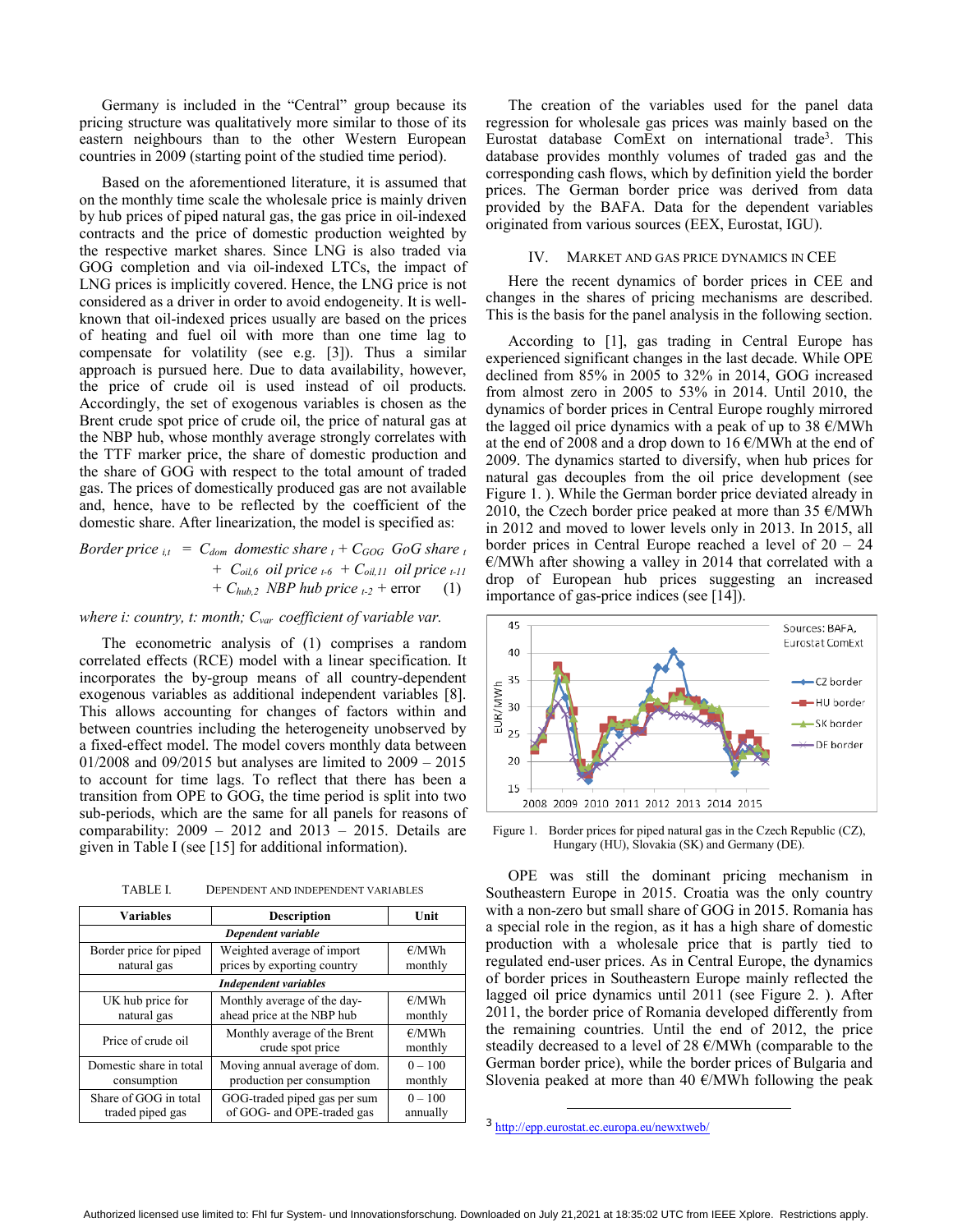of oil prices. In 2013, Bulgarian and Slovenian prices relaxed to a price level of  $28 - 32 \text{ }\epsilon/\text{MWh}$ . At the end of 2014, the Romanian border price returned to the price level of the other Southeastern European countries, which all significantly dropped in 2015 as did the oil price.



Figure 2. Border prices for piped natural gas in Bulgaria (BG), Estonia (EE), Lithuania (LT) and Romania (RO); Latvia and Slovenia not shown.

Due to the lack of other import opportunities, the imports to the Baltic countries originated solely from Russia until 2014 with a vanishing share of GOG. However, since 2015 Lithuania has also been importing an increasing share of LNG from Norway [14]. As in the rest of CEE, the border prices in the Baltic countries roughly followed the lagged oil price dynamics until 2010. In 2011, the border price of Estonia and Latvia significantly deviated to lower levels, while the Lithuanian border price continued to evolve similar to an oilindexed price and reached a level of more than 36  $\epsilon$ /MWh. In the sequel, the spread between the Estonian and Lithuanian price remained but stayed relatively constant. On the contrary, the Latvian price deviated to even lower levels in 2013 and only afterwards moved in parallels. With the dropping oil price in 2015, the regional price spread shrunk significantly resulting in a price level of  $22 - 25 \text{ }\epsilon/\text{MWh}$  (see Figure 2.). A comparison suggests that LTCs were renegotiated earlier in Estonia and Latvia. This also matches with the fact that Lithuania later was offered a retroactive discount on imports from Russia, which is not contained in the shown figures [12].

#### V. RESULTS OF THE PANEL ANALYSES

Here the results of the panel analyses of border prices in Central Europe, Southeastern Europe and the Baltic countries are provided and related to the results in the preceding section.

For the period 2009 – 2012, the RCE estimator shows a strongly significant positive impact of the crude oil price for medium to long time lags (six to eleven months) for all three panel groups, which explain a large part of the dynamics during this period. This indicates the importance of oilindexed LTCs in all countries. In Central Europe, however, the coefficient is significantly smaller than in the Baltic and Southeastern countries and the marker prices at Northwestern European hubs (represented by the NBP hub price) with a shorter time-lag (two months) also have a strongly significant positive impact of similar order (see TABLE II. ). Here one has to take into account that the hub prices are partly driven by the oil price themselves so that the impact of the oil price may be underestimated in a model that contains also a hub price.

| <b>TABLE II.</b> | RANDOM CORRELATED EFFECTS ESTIMATORS OF DRIVERS OF |
|------------------|----------------------------------------------------|
|                  | WHOLESALE GAS PRICE IN THE PERIOD $2009 - 2012$    |

| <b>Variables</b>              | Central    | Southeast | <b>Baltic</b>    |
|-------------------------------|------------|-----------|------------------|
| Crude oil price (lag of 6 m)  | $0.27***$  | $0.45***$ | $0.47***$        |
| Crude oil price (lag of 11 m) | $0.15***$  | $0.17***$ | $0.07**$         |
| Hub price NBP (lag of 2 m)    | $0.32***$  | 0.07      | 0.06             |
| Mean dom, share in consum.    | 0.38       | $-0.11$   | $\left( \right)$ |
| Domestic share in consumption | $-0.39$    | 0.08      | $\Omega$         |
| Mean GOG share in traded gas  | 0.00       |           | $\Omega$         |
| GOG share in traded gas       | $-0.10***$ |           | $\Omega$         |
| Constant                      | $7.51***$  | $4.82***$ | $5.21***$        |
| $R^2$ overall                 | 0.80       | 0.79      | 0.76             |
| number of observations        | 196        | 147       | 147              |

Note: significance level: 1%: \*\*\*, 5%: \*\*, 10%: \*; prices are indicated in Euro/MWh, shares in %

Furthermore, the rising share of GOG is strongly significant for comparably lower prices. It mainly explains the deviations of prices from a standard oil-indexed price but also explains a notable part of the difference between the countries (with the share in Germany increasing earlier than in the other countries). For the Baltic and Southeastern countries the GOG share is vanishing in 2009 – 2012 and thus cannot show an impact. The mean GOG share as well as the share of domestic production and its mean does not show a significant impact.

For the period 2013 – 2015, the RCE estimator yields significant results that strongly differ between the three groups of countries (see TABLE III. ). For the Central European countries, the crude oil price stays a relevant driver, but the medium-lagged part of oil-price indexation becomes insignificant. In accordance with that, the price decreasing impact of the relative share of GOG has also grown, which is, however, partly offset by a positive impact of the country mean of the GOG share. Moreover, the share of domestic production and its country mean both become drivers, with impacts of different sign. The data does not allow providing a clear explanation for those effects. On the other hand, a very clear trend is visible with regard to the impact of hub prices at Northwestern European hubs: the impact that was already strongly significant before has more than doubled. This provides important evidence for the diversification of supply and for the fact that renegotiations of LTCs have also led to the introduction of gas-indexed components.

TABLE III. RANDOM CORRELATED EFFECTS ESTIMATORS OF DRIVERS OF WHOLESALE GAS PRICE IN THE PERIOD 2013 – 2015

| <b>Variables</b>                      | Central    | Southeast  | <b>Baltic</b>         |
|---------------------------------------|------------|------------|-----------------------|
| Crude oil price (lag of 6 m)          | $-0.01$    | $0.24***$  | $0.38***$             |
| Crude oil price (lag of 11 m)         | $0.22***$  | $0.18*$    | 0.09                  |
| Hub price NBP (lag of $2 \text{ m}$ ) | $0.76***$  | 0.07       | $-0.03$               |
| Mean dom, share in consum.            | $0.74***$  | $-0.26***$ | 0.00                  |
| Domestic share in consumption         | $-0.71***$ | $0.22***$  | 0.00                  |
| Mean GOG share in traded gas          | $0.15***$  | 0.00       | $0.80***$             |
| GOG share in traded gas               | $-0.27***$ | 0.00       | $-0.11$ <sup>**</sup> |
| Constant                              | $7.62*$    | 6.85       | $7.99***$             |
| $R^2$ overall                         | 0.81       | 0.56       | 0.81                  |
| number of observations                | 123        | 98         | 95                    |

Note: significance level: 1%: \*\*\*, 5%: \*\*, 10%: \*; prices are indicated in Euro/MWh, shares in %

For the Southeastern countries, the crude oil price stayed a strongly significant driver, although with lower and less significant impact: the long-lagged part (11 months) of oilprice indexation becomes less significant and the coefficient of the short-lagged part (6 months) is significantly reduced.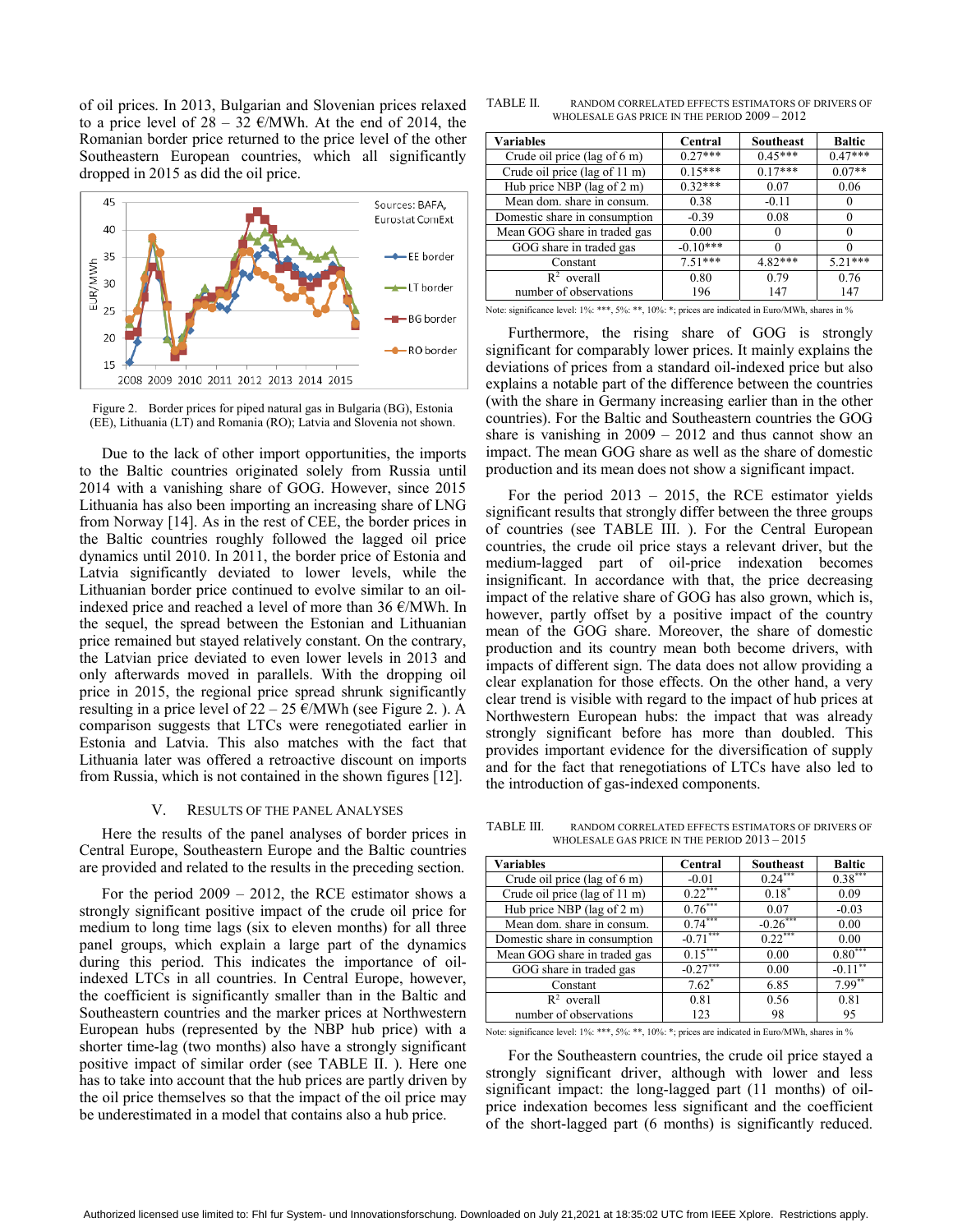This may reflect price discounts in LTCs resulting from renegotiations of contracts in the context of an increasing price spread between GOG traded and oil-indexed gas. For the Southeastern European countries considered here, there is no share of GOG also in  $2013 - 2015$ . Hence, it is not surprising that neither the GOG share nor the hub prices in Northwestern Europe show a significant impact on price dynamics in those countries. However, these findings also suggest that gasindexed components have not been introduced to the major share of LTCs yet. Moreover, the share of domestic production becomes a driver with a significant positive impact and its mean having a significant negative impact. This partly explains the differences between the large domestic producer Romania and the other countries that do not have a domestic gas share. In this context, it is important to note that the imports to Romania significantly declined in 2013, as demand was mainly met by domestic production afterwards.

For the Baltic countries, impact of the crude oil price changes similar to the case of Southeastern Europe: the longlagged part (11 months) of oil-price indexation becomes insignificant and the coefficient of the short-lagged part (6 months) is reduced, while the hub prices in Northwestern Europe do not show a significant impact on price dynamics. Again, this may be interpreted in the way that there were price discounts in LTCs without introducing gas-indexed components to the major share of LTCs yet. In the Baltic countries, there is no domestic production of gas. Finally, there is a moderately significant negative impact of the share of GOG, while the mean share has a strongly significant positive impact on the border price for piped natural gas. This may come as a surprise, but can be related to a particularity in the Baltic countries in the considered period. The only GOG share in the Baltic countries stems from the LNG terminal in Lithuania established at the end of 2014. When LNG imports were about to be launched, Lithuanian importers were granted a price discount and a retroactive price revision on the import of gas from Russia. On the other hand, a similar price discount had already been granted to Estonia and Latvia in 2011, when only Lithuania was implementing the EU Third Energy Directive, which resulted in Gazprom having to sell their shares in the Lithuanian gas importer [12]. Therefore, the mean level of border prices was higher in Lithuania than in the other Baltic countries for a certain period after 2011.

#### VI. RECENT GAS MARKET DEVELOPMENTS IN CEE

The panel analysis provided evidence that the impact of OPE on gas prices in CEE is decreasing. When looking at a certain country this change of gas price dynamics is a rather discontinuous process due to the fact that the supply usually relies on a few LTCs only. Moreover, there are severe infrastructure limitations for certain countries. Hence, changes mainly occur, when major LTCs expire or new infrastructure is put into place. It is thus interesting to take a closer look at those events in CEE countries. To this end, information about contract expiries and renewals between the Russian gas exporter Gazprom and main importers in CEE was compiled.<sup>4</sup>

 $\overline{a}$ 

Only in five countries, LTCs with Gazprom expired in the period of 2009 to 2015, namely Bulgaria, Croatia, Estonia, Hungary and Lithuania, see Figure 3. Whereas the former kind of LTC was continued only in Bulgaria (with duration of ten years), the other four countries where LTCs expired demonstrated significant changes.



Figure 3. Duration of the contracts between Russian exporter Gazprom and most important national gas importers; new contracts with shorter duration in red (own compilation of publically available data from various sources).

The LTC between Gazprom and Croatian gas importer INA expired at the end of 2010. For the next three years, INA chose the Italian ENI as the main gas supplier. After the subsequent expiration of the contract with ENI in 2013, INA continued without signing any new LTCs at all. ComExt data shows that since late 2012 Croatia has had ongoing imports from Austria. This suggests that Croatia uses the combinations of opportunities to import gas from the Central European Gas Hub in Baumgarten via the Hungarian territory and a Hungary-Croatia interconnector opened in 2011 [16].

When the 20-year long LTC between Gazprom and the main Hungarian gas importer, Panrusgaz, expired at the end of 2015, it has been extended by another four years in February 2016 [17]. According to a Hungarian source, in this period Panrusgaz will be acquiring quantities of unused take-or-pay gas that were moved forward in the previous LTC firstly by the previous co-owner of Panrusgaz, German company E.ON, followed by the new co-owner, Hungarian state-owned company MVM [18]. As compensation, Hungary had opened four new gas interconnectors in parallel to the previous LTC.

The main Russian gas importer to Estonia, Eesti Gaas, has signed a 3-year contract on gas supplies with Gazprom for gas supplies in 2016, 2017 and 2018 one month after the expiry of the Estonian LTC at the end of January 2016 [22]. The new contract is four times shorter than their previous LTC. According to [22], obligations to buy 91 million cubic meters of gas unused in the former LTC were annulled, which suggests that the unused take-or-pay quantities were moved to the new contract with Gazprom. Meanwhile, Estonia has started importing a share of LNG via the Lithuanian terminal.

The main gas importer in Lithuania demonstrated the biggest change in behaviour, which was possibly influenced by several factors. First, since the end of 2014 a new LNG terminal at the Baltic seaport of Klaipėda is operational. Second, the Lithuanian state took over the main gas import

<sup>4</sup> No other contracts were analysed because of Gazprom's historical role as the main gas supplier to CEE. In cases of several contracts with Gazprom, the contract representing the largest amounts of contracted gas was selected.